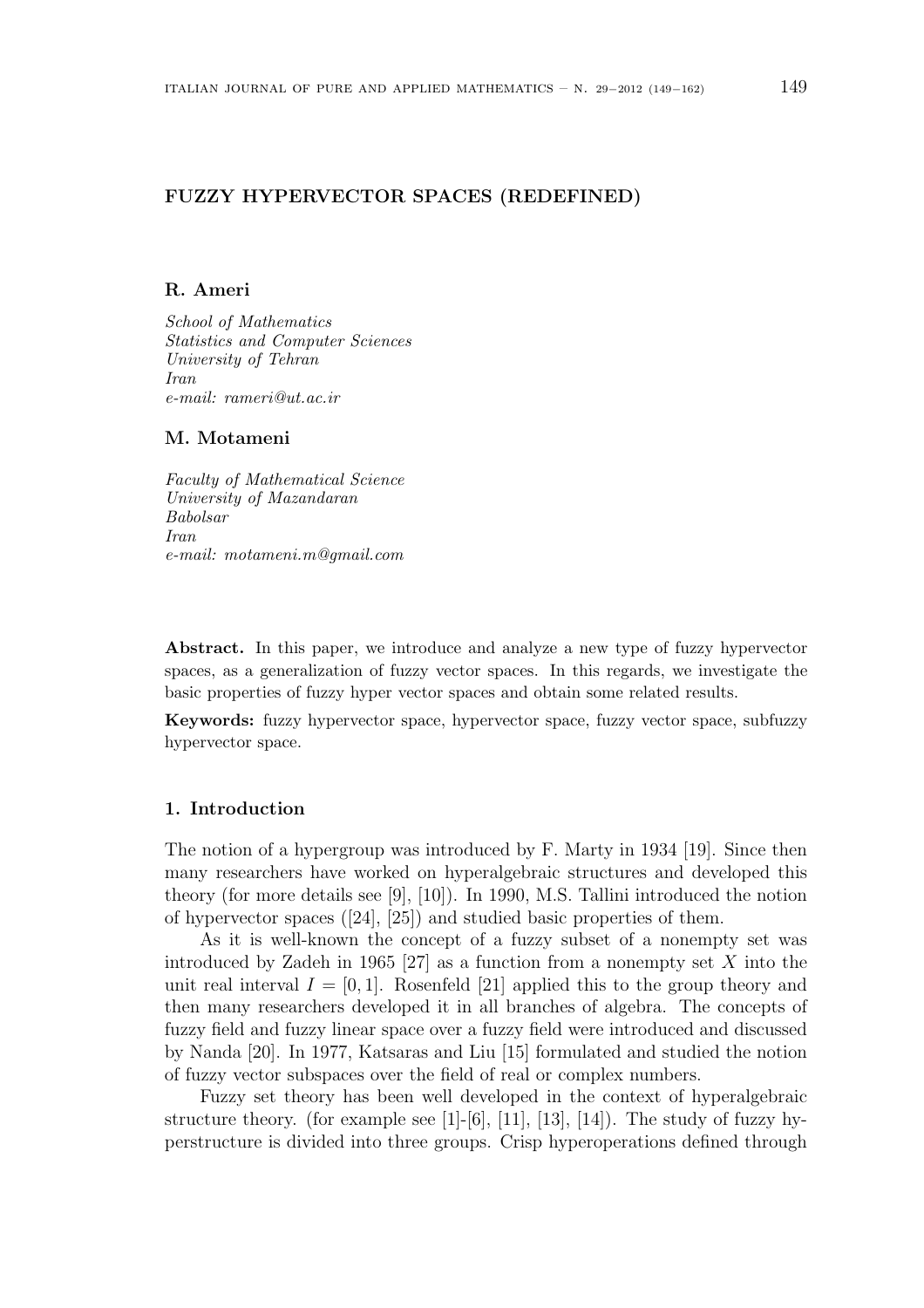fuzzy sets have been initiated by Corsini [8]. Fuzzy hyperalgebras which is a direct extension of the concept of fuzzy algebras. This idea has been extended to fuzzy hypergroups by Zahedi [28]. A completely different approach is an idea defining a fuzzy hypersemigroup considering a fuzzy hyperoperation and a nonempty set that assigns to every pair of elements a fuzzy set. This idea was studied by Corsini and Tofan [12] and then studied by Kehagias, Konstantinidou and Serafimidis [23]. This idea was continued by Sen, Ameri and Chowdhury in [22], where fuzzy semihypergroups are introduced and analyzed. In 2009, Leoreanu and Davvaz [17] introduced the notion of a fuzzy hyperring and then fuzzy hepermodule based on the fuzzy semihypergroup in [22] and made connections.

In [1], Ameri introduced and studied fuzzy hypervector spaces. Now in this paper we introduce and study a new type of a fuzzy hypervector spaces (which is different from that) and obtain some results. We will proceed by giving a connection between fuzzy hypervector spaces and hypervector spaces.

### 2. Preliminaries

In this section, we present some definitions and simple properties of hypervector spaces and fuzzy subsets, that we need for developing our paper.

A mapping  $\circ: H \times H \longrightarrow P^*(H)$  is called a *hyperoperation* (or a join operation), where  $P^*(H)$  is the set of all non-empty subsets of H. The join operation is extended to subsets of H in natural way, so that  $A \circ B$  is given by

$$
A \circ B = \bigcup \{ a \circ b : a \in A \text{ and } b \in B \}
$$

The notations  $a \circ A$  and  $A \circ a$  are used for  $\{a\} \circ A$  and  $A \circ \{a\}$ , respectively. Generally, the singleton  $\{a\}$  is identified by its element a.

**Definition 2.1** Let K be a field and  $(V,+)$  be an abelian group. We define a hypervector space over K to be the quadrupled  $(V, +, \circ, K)$ , where "  $\circ$  " is a mapping

 $\circ: K \times V \longrightarrow P^*(V),$ 

such that for all  $a, b \in K$  and  $x, y \in V$  the following conditions hold:

 $(H_1)$   $a \circ (x + y) \subseteq a \circ x + a \circ y;$  $(H_2)$   $(a + b) \circ x \subseteq a \circ x + b \circ x;$  $(H_3)$   $a \circ (b \circ x) = (ab) \circ x;$ (H<sub>4</sub>)  $a \circ (-x) = (-a) \circ x = -(a \circ x);$  $(H_5)$   $x \in 1 \circ x$ .

### Remark.

(i) In the right hand side of the right distributivity law  $(H_1)$  the sum is meant in the sense of Frobenius, that is we consider the set of all sums of an element of  $a \circ x$  with an element of  $a \circ y$ . Similarly we have that for left distributivity  $law(H_2)$ .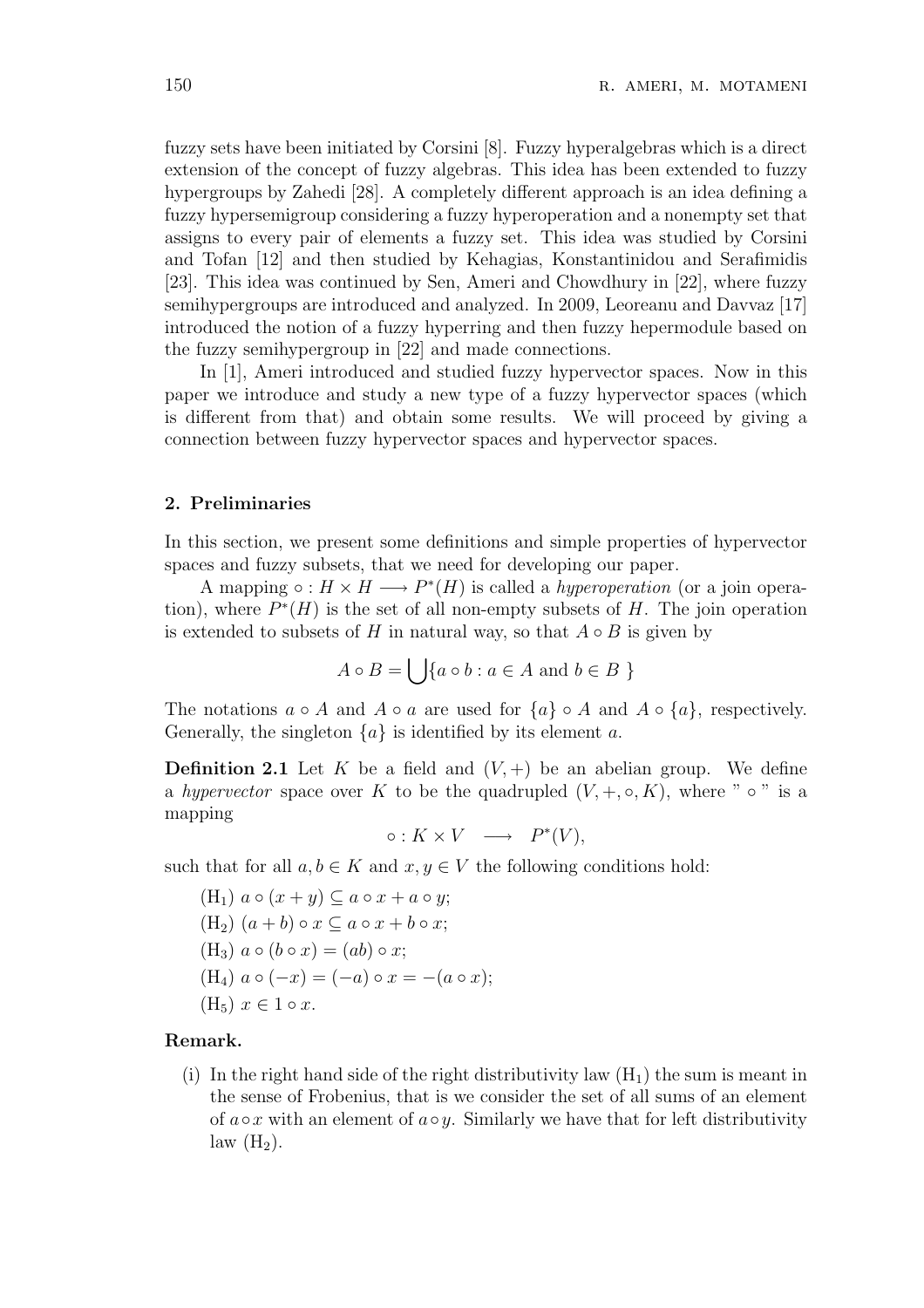(ii) We say  $(V, +, \circ, K)$  is anti-left distributive if

 $\forall a, b \in K, \ \forall x \in V, \ (a+b) \circ x \supset a \circ x + b \circ x,$ 

and strongly left distributive, if

 $\forall a, b \in K, \ \forall x \in V, \ (a+b) \circ x = a \circ x + b \circ x$ 

In a similar way, we define the *anti-right distributive and* strongly right distributive hypervector spaces, respectively. V is called strongly distributive if it is both strongly left and strongly right distributive. (For more details see [25]).

(iii) The left hand side of associativity law  $(H_3)$  means the set-theoretical union of all the sets  $a \circ y$ , where y runs over the set  $b \circ x$ , i.e.,

$$
a \circ (b \circ x) = \bigcup_{y \in box} a \circ y.
$$

(iv) Let  $\Omega_V = 0 \circ \underline{0}$ , where  $\underline{0}$  is the zero of  $(V, +)$ . It has been shown if V is either strongly right or left distributive, then  $\Omega_V$  is a subgroup of  $(V, +)$ . (For more details see [24]).

**Example 2.2** [24] In  $(\mathbb{R}^2, +)$  we define the product times a scalar in  $\mathbb{R}$  by setting:

$$
\forall a \in \mathbb{R}, \ \forall x \in \mathbb{R}^2 : a \circ x = \begin{cases} \text{ line } ax & \text{if } x \neq \underline{0}, \\ \{\underline{0}\} & \text{if } x = \underline{0}, \end{cases}
$$

where  $\underline{0} = (0,0)$ . Then  $(\mathbb{R}^2, +, \circ, \mathbb{R})$  is a strongly left distributive hypervector space.

**Definition 2.3** [3] A nonempty subset W of V is a *subhyperspace* if W is itself a hypervector space with the hyperoperation on  $V$ , i.e.,

$$
\begin{cases} W \neq \varnothing, \\ \forall x, y \in W \Longrightarrow x - y \in W, \\ \forall a \in K, \ \forall x \in W \Longrightarrow a \circ x \subseteq W. \end{cases}
$$

In this case, we write  $W \leq V$ .

#### Definition 2.4

(i) (Extension principle) Let  $f : X \longrightarrow Y$  be a mapping and  $\mu \in FS(X)$ and  $\nu \in FS(Y)$ . Then we define  $f(\mu) \in FS(Y)$  and  $f^{-1}(\nu) \in FS(X)$ respectively as follows:

$$
f(\mu)(y) = \begin{cases} \n\bigvee_{x \in f^{-1}(y)} \mu(x) & \text{if } f^{-1}(y) \neq \emptyset, \\ \n0 & \text{otherwise,} \n\end{cases}
$$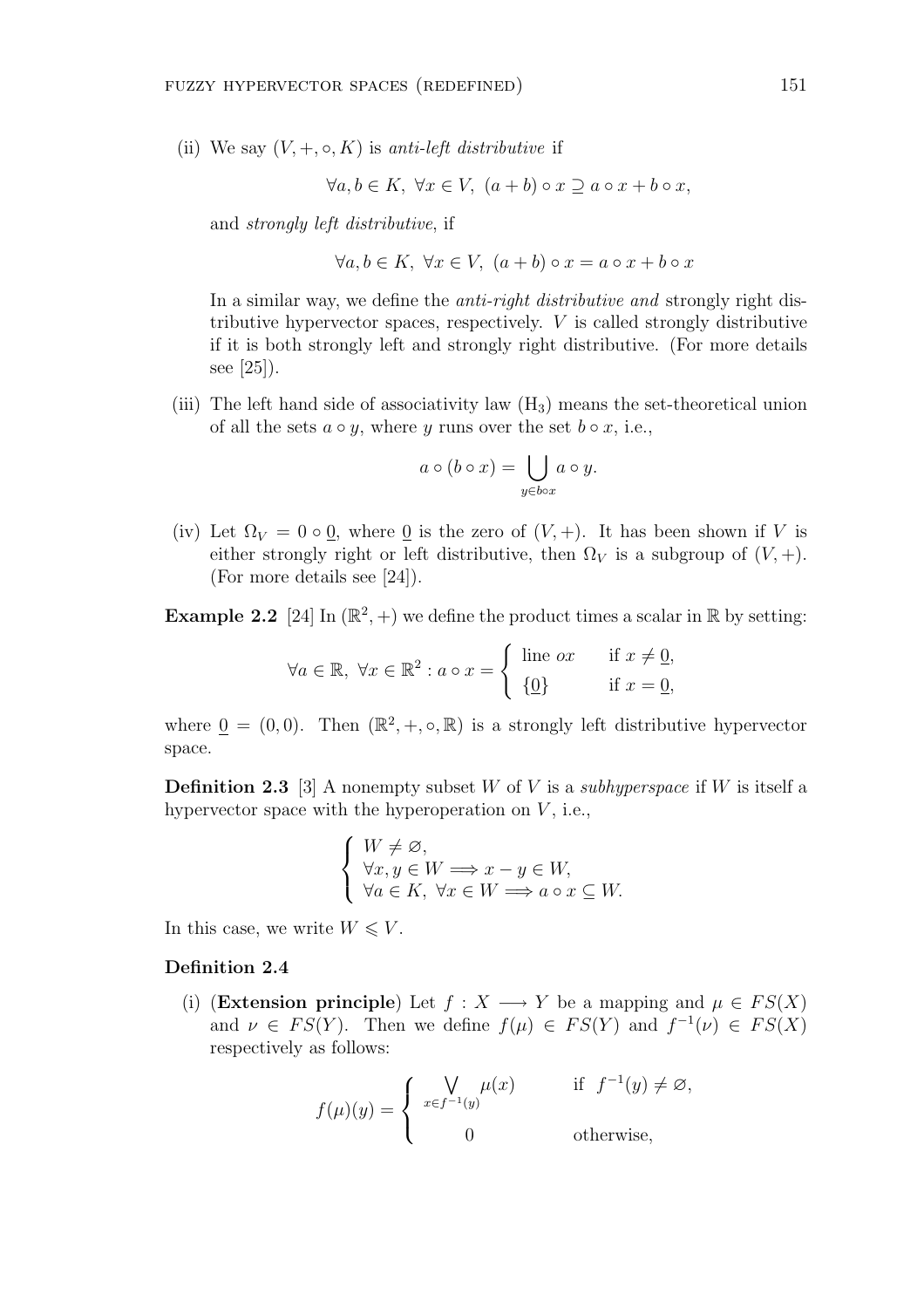(ii)  $f^{-1}(\nu)(x) = \nu(f(x)), \quad \forall x \in X.$ 

**Definition 2.5** [22] Let S be a nonempty set.  $F^*(S)$  denotes the set of all fuzzy subsets of S. A fuzzy hyperoperation on S is a mapping  $\circ : S \times S \longmapsto F^*(S)$ written as  $(a, b) \mapsto a \circ b$ . In other words the fuzzy hyperoperation "∘", assigns to every pair  $(a, b)$  in  $H^2$ , a nonempty fuzzy subset of H. S together with a fuzzy hyperoperation  $\circ$  is called a *fuzzy hypergroupoid*.

**Definition 2.6** [22] A fuzzy hypergroupoid  $(S, \circ)$  is called a *fuzzy hypersemigroup* if

$$
\forall a, b, c \in S, \ (a \circ b) \circ c = a \circ (b \circ c),
$$

where for any fuzzy subset  $\mu$  of S and for all  $r \in S$ :

(1) 
$$
(a \circ \mu)(r) = \bigvee_{t \in S} ((a \circ t)(r) \wedge \mu(t)), \ (\mu \circ a)(r) = \bigvee_{t \in S} ((t \circ a)(r) \wedge \mu(t)),
$$

(2) If A is a nonempty subset of S and  $x \in S$ , then for all  $t \in S$  we have

$$
(x \circ A)(t) = \bigvee_{a \in A} (x \circ a)(t)
$$
 and  $(A \circ x)(t) = \bigvee_{a \in A} (a \circ x)(t)$ ,

(3) Let  $\mu, \nu$  be two fuzzy subsets of a fuzzy hypergroupoid  $(S, \circ)$  then

$$
(\mu \circ \nu)(t) = \bigvee_{p,q \in S} (\mu(p) \land (p \circ q)(t) \land \nu(q)), \text{ for all } t \in S.
$$

### 3. Fuzzy hypervector space

In this section, we introduce a new type of fuzzy hyper vector spaces dealing with the new definition of fuzzy hyperstrucures [22], and obtain some basic properties of such spaces.

**Definition 3.1** Let K be a field and  $(V, +)$  an abelian group. A *fuzzy hypervector* space over K is a quadruple  $(V, +, \odot, K)$ , where " $\odot$ " is a fuzzy hyper operation

$$
\odot: K \times V \longrightarrow F^*(V)
$$
  
(a, v)  $\longmapsto a \odot v$ 

such that for all  $\alpha, \beta \in K$  and  $a, b \in V$  the followings hold:

 $(FH1) \alpha \odot (a+b) \subseteq (\alpha \odot a) + (\alpha \odot b);$  $(FH2)$   $(\alpha + \beta) \odot a \subseteq (\alpha \odot a) + (\beta \odot a);$  $(FH3) \alpha \odot (\beta \odot x) = (\alpha \beta) \odot x;$  $(FH4) \ \ a \odot (-x) = (-a) \odot x = -(a \odot x);$  $(FH5)$   $\chi_x \subseteq 1 \odot x$ .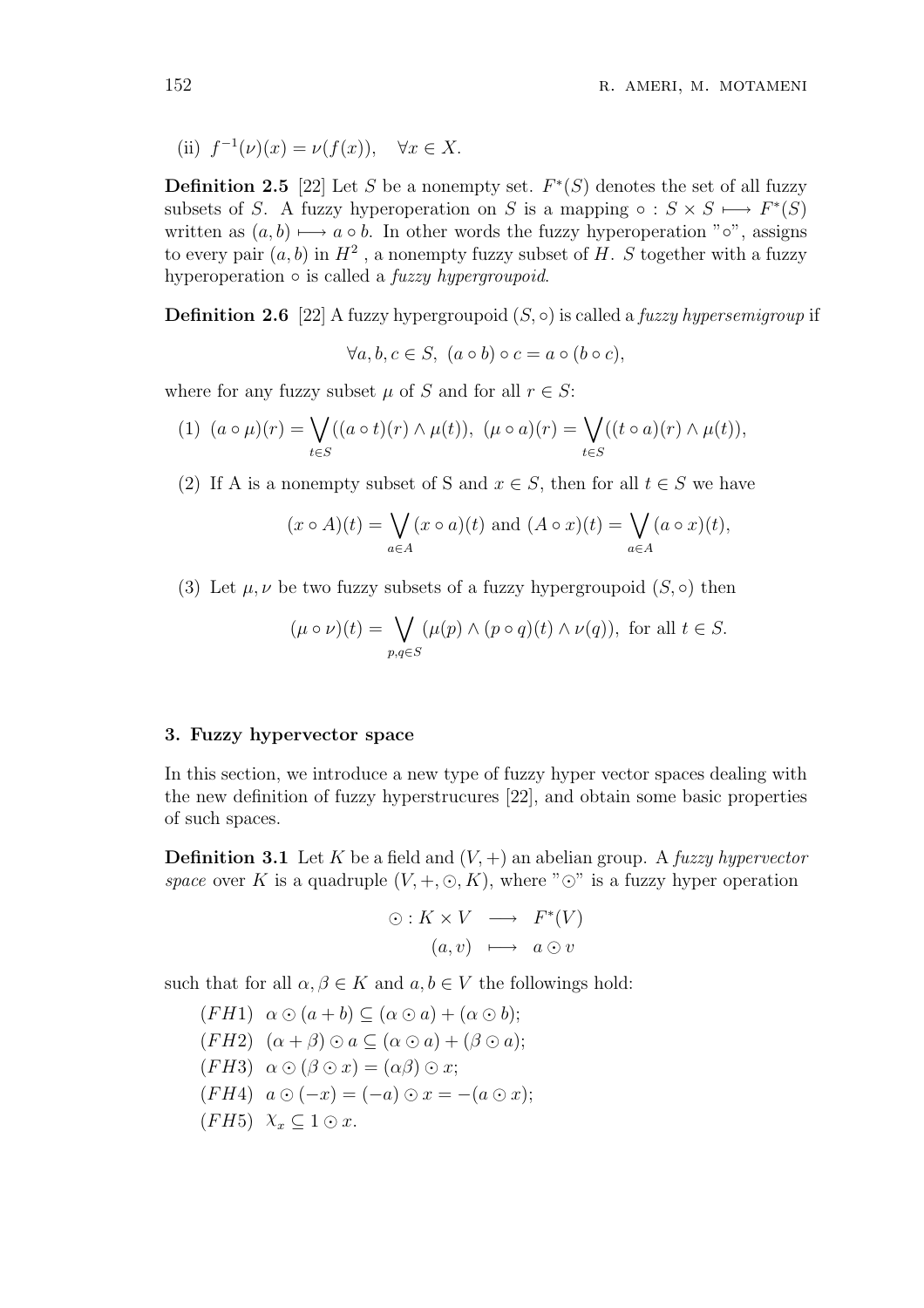## Remark.

(i) In the right hand side of the right distributivity law  $(FH1)$  the sum is meant in the sense of fuzzy sum, that is for fuzzy subsets  $\mu$  and  $\nu$  of V

$$
(\mu + \nu)(z) = \bigvee_{z=x+y} (\mu(x) \bigwedge \nu(y)).
$$

Similarly, we have for left distributivity law  $(H_2)$ .

(ii) We say that  $(V, +, \odot, K)$  is anti-left distributive if

$$
\forall a, b \in K, \ \forall x \in V, \ (a+b) \odot x \supseteq a \odot x + b \odot x,
$$

and strongly left distributive, if

$$
\forall a, b \in K, \ \forall x \in V, \ (a+b) \odot x = a \odot x + b \odot x,
$$

(iii) Let  $\Omega_V = 0 \odot 0$ , where 0 is the zero of  $(V, +)$ . It can be easily shown that if V is either strongly right or left distributive, then  $\Omega_V$  is a subgroup of  $(V, +)$ .

Here, we present examples of fuzzy hypervector spaces.

**Example 3.2** Let  $(V, +)$  be an arbitrary abelian group and K be a field. Define fuzzy hyperoperation:  $\odot: K \times V \longrightarrow F^*(V)$  by

$$
\forall a \in V, r \in K, \qquad r \odot a = \chi_{\{ra\}}
$$

where  $\chi_{\{ra\}}$  is the characteristic function. It is easy to verify that  $(V, +, \odot, K)$  is a fuzzy hypervector space over the field K.

This example shows that every fuzzy hypervector space is a generalization of a classic hypervector space.

**Example 3.3** Let  $(V, +)$  be a an abelian group and K be a field. Define following fuzzy hyperoperation " $\odot$ " by

$$
\forall a \in V, r \in K, \quad (r \odot a)(t) = \frac{1}{2} \quad \text{if } t \in r \circ a
$$

and 0 otherwise. Then  $(V, +, \odot, K)$  is a fuzzy hypervector space over the field K.

**Example 3.4** Let  $(V,+)$  be an abelian group and  $\mu$  be a nonzero fuzzy semigroup of V, then for  $a, b \in V$ , we define the fuzzy hyperoperation

$$
(a \odot b)(t) = \begin{cases} \mu(a) \wedge \mu(b) & \text{if } t = ab, \\ 0 & \text{otherwise,} \end{cases}
$$

then  $(V, +, \odot)$  is a fuzzy hypervector space over field K.

 $\blacksquare$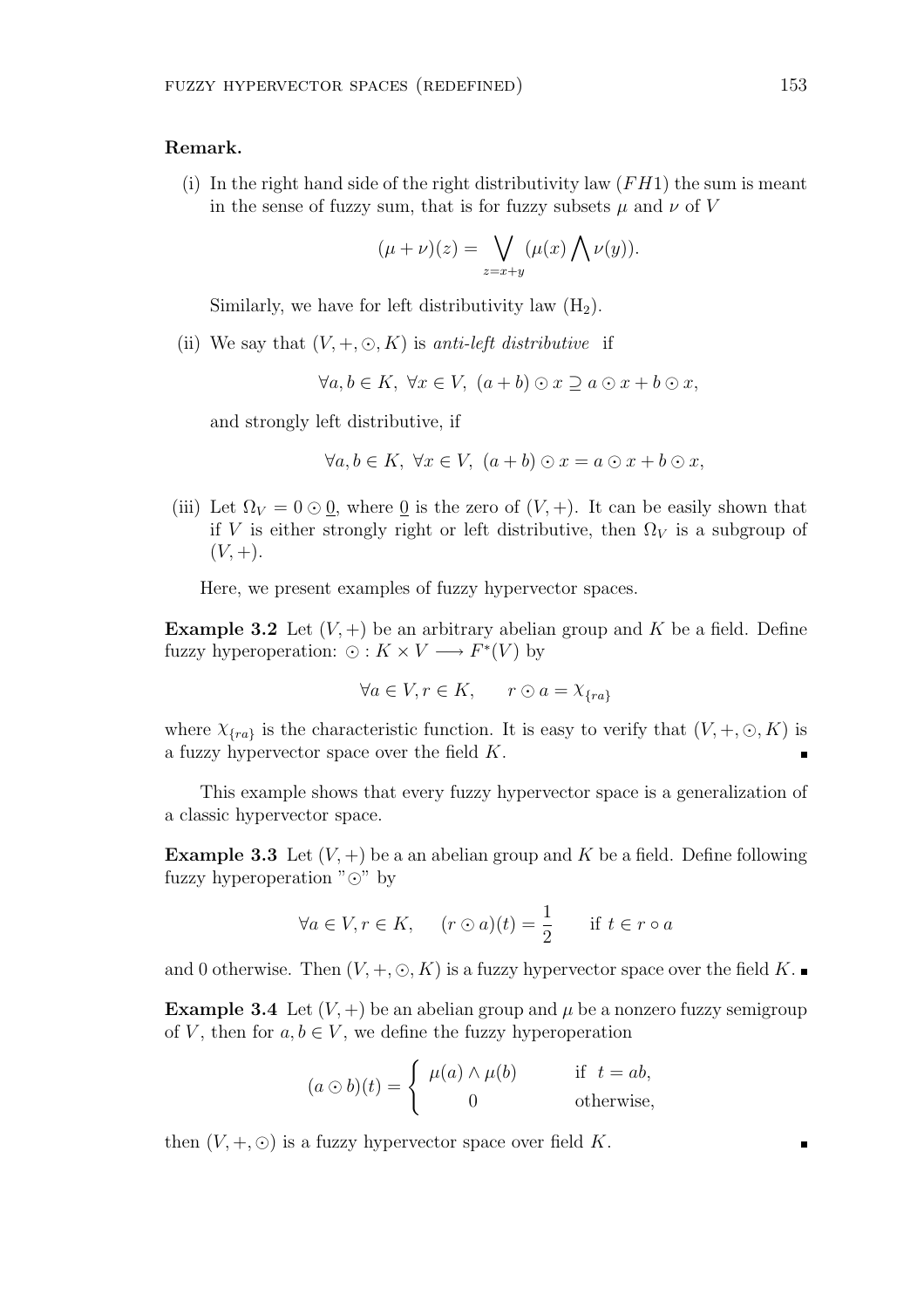**Definition 3.5** A nonempty subset W of V is a *subfuzzy hypervector space* if W is itself a fuzzy hypervector space with the fuzzy hyper operation on  $V$ , that is,

$$
\begin{cases} W \neq \varnothing, \\ \forall x, y \in W \Longrightarrow x - y \in W, \\ (\forall a \in K, \ \forall x \in W, \ \ (a \odot x)(v) > 0) \Longrightarrow v \in W. \end{cases}
$$

**Lemma 3.6** A nonempty subset W of V is a subfuzzy hypervector space if and only if,  $\forall a, b \in K, \forall u, v \in W$ , we have

$$
(a \odot u + b \odot v)(t) > 0 \Longrightarrow t \in W.
$$

**Proof.** Let W be a subfuzzy hypervector space of V. Suppose that for  $a, b \in K$ and  $u, v \in W$ , we have

$$
(a\odot u + b\odot v)(t) > 0.
$$

On the other hand,

$$
(a \odot u + b \odot v)(t) = \bigvee_{t=t_1+t_2} ((a \odot u)(t_1) \wedge (b \odot v)(t_2))(t) > 0.
$$

Then, there exists  $u_1, u_2 \in V$  such that  $t = u_1 + u_2$  and  $(a\odot u)(u_1) > 0$ ,  $(b\odot v)(u_2) >$ 0, by Definition 3.5 we obtain  $u_1 \in W$ ,  $u_2 \in W$  and hence  $t \in W$ .

Conversely, for  $u, v \in W$  then by Definition 3.5 we have  $\chi_u \subseteq 1 \odot u$  and  $\chi_v \subseteq 1 \odot v$ , so  $(\chi_u + \chi_v)(u + v) \subseteq (1 \odot u + 1 \odot v)(u + v) > 0$  then  $u + v \in W$ .

Also, if  $(a\odot x)(t) > 0$ , then  $(a\odot x+\chi_0)(t) > 0$ , which means  $(a\odot x+1\odot x)(t) > 0$ and implies that  $t \in W$ .

**Definition 3.7** Let  $V, W$  be two fuzzy hypervector spaces over a field  $K$ . Then, the mapping  $T: V \longrightarrow W$  is called

- (i) weak linear transformation if  $T(x + y) = T(x) + T(y)$  and  $T(a \odot x) \cap a \odot T(x) \neq \phi$ .
- (ii) linear transformation if  $T(x + y) = T(x) + T(y)$  and  $T(a \odot x) \subseteq a \odot T(x)$ .
- (iii) good linear transformation if  $T(x + y) = T(x) + T(y)$  and  $T(a \odot x) = a \odot T(x)$ .

**Theorem 3.8** Let  $(V, +, \odot, K)$  be a fuzzy hypervector space over a field K and S be a vector space over the field K. If we consider the mapping  $T: V \to S$  which is onto, then  $(T(V), +, \overline{\odot}, K)$  is a fuzzy hypervector space where  $a\overline{\odot}\nu = T(a\odot \nu)$ ,  $a \in K$ ,  $v \in V$ .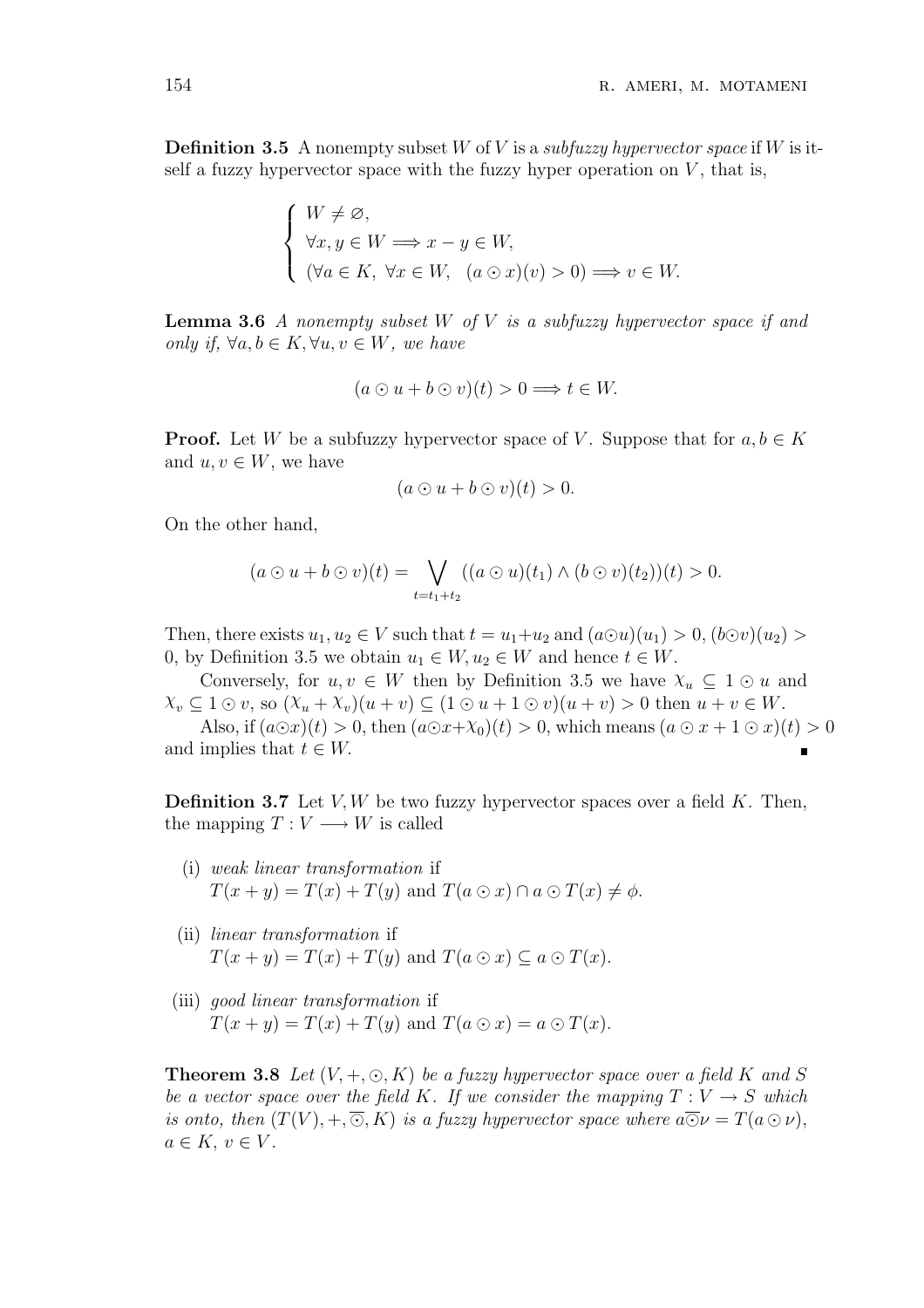**Proof.** For  $\alpha \in K$ ,  $a, b \in V$  we have

$$
(\alpha \overline{\odot} (a+b))(t) = T(\alpha \odot (a+b))(t)
$$
  
\n
$$
= \bigvee_{T(x)=t} (\alpha \odot (a+b))(x)
$$
  
\n
$$
\subseteq \bigvee_{T(x)=t} ((\alpha \odot a) + (\alpha \odot b))(x))
$$
  
\n
$$
= \bigvee_{T(x)=t} (\bigvee_{x=u+v} ((\alpha \odot a)(u) \land (\alpha \odot b)(v))
$$
  
\n
$$
= \bigvee_{t=T(u+v)=T(u)+T(v)} ((\alpha \odot a)(u) \land (\alpha \odot b)(v))
$$

On the other hand we have:

$$
((\alpha \overline{\odot} a) + (\alpha \overline{\odot} b)(t) = \bigvee_{t=r+s} ((\alpha \overline{\odot} a)(r) \wedge (\alpha \overline{\odot} b)(s))
$$
  

$$
= \bigvee_{t=r+s} (T(\alpha \odot a)(r) \wedge T(\alpha \odot b)(s))
$$
  

$$
= \bigvee_{t=r+s} (\bigvee_{T(u)=r} (\alpha \odot a)(u)) \wedge (\sup_{T(v)=s} (\alpha \odot b)(v))
$$
  

$$
= \bigvee_{t=T(u+v)=T(u)+T(v)} ((\alpha \odot a)(u) \wedge (\alpha \odot b)(v)).
$$

Similarly, we can prove conditions (FH2), (FH3), (FH4) and (FH5).

Let  $(V, +, \odot, K)$  be a fuzzy hypervector space (resp. strong left distributive) and W be a subfuzzy hypervector space of V. Let  $\pi : V \longrightarrow V/W$  be the projection map. Define the fuzzy hyperoperation "∗ " on the abelian group  $(V/W, +)$  by

$$
\ast: K \times V/W \longrightarrow F^*(V/W)
$$
  
(a, v+W)  $\longmapsto \overline{a \odot v}$ 

in which  $(\overline{a \odot v}) = \pi(a \odot v)$ . Note that by Theorem 3.8,  $(V/W, +, *, K)$  is a fuzzy hypervector space (resp. strong left distributive).

The next result immediately follows:

Corollary 3.9 Let  $(V, +, \odot)$  be a fuzzy hypervector space over a field K and W be a subfuzzy hypervector space of V. Then  $(V/W, +, *, K)$  is a fuzzy hypervector space.

**Definition 3.10** If  $\mu$  is a nonempty subset of V, then the smallest sub-fuzzy hypervector space of V containing  $\mu$  is called fuzzy linear space generated by  $\mu$ and is denoted by  $\langle \mu \rangle$ . In other words,  $\langle \mu \rangle = \int \psi$ .  $μ ⊆ν ≤ V$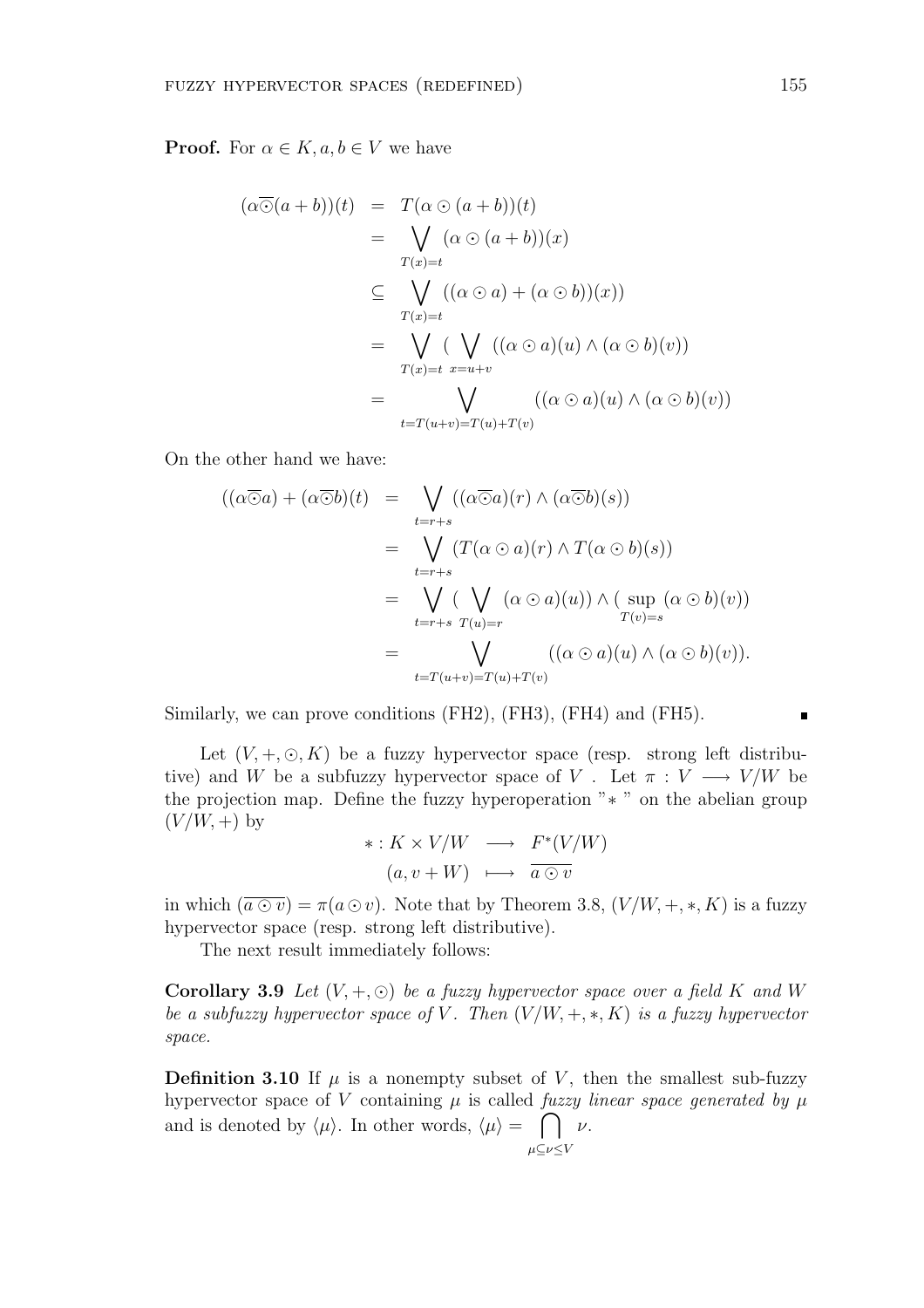**Lemma 3.11** If  $\mu$  is a nonempty subset of V then

$$
\langle \mu \rangle = \left\{ t \in V : \chi_t \subseteq \sum_{i=1}^n (a_i \odot s_i), a_i \in K, s_i \in V, \mu(s_i) > 0, n \in N \right\}.
$$

**Proof.** Let  $A =$  $t \in V | X_t \subseteq$  $\frac{n}{\sqrt{2}}$  $i=1$  $(a_i \odot s_i), a_i \in K, s_i \in V, \mu(s_i) > 0, n \in N$ .

We will show that A is the smallest subfuzzy hypervector space of  $\dot{V}$  containing  $S$ . First, we show that  $A$  is a subfuzzy hypervector space of  $V$  containing S. Let  $t_1, t_2 \in A$ ; then there exists  $a_i, \dot{a}_i \in K$ ,  $s_i, \dot{s}_i \in V$  such that

$$
\chi_{t_1} \subseteq \bigcup_{i=1}^n a_i \odot s_i, \quad \chi_{t_2} \subseteq \bigcup_{i=1}^m \dot{a}_i \odot \dot{s}_i.
$$

Then,

$$
\chi_{t_1-t_2} = \chi_{t_1} - \chi_{t_2} \subseteq \sum_{i=1}^n a_i \odot s_i - \sum_{j=1}^m \acute{a}_j \odot \acute{s}_j = \sum_{k=1}^{m+n} b_k \odot l_k,
$$

where  $b_k = a_k$ ,  $b_{k+j} = a_j$ ,  $l_k = s_k$  and  $l_{k+j} = s_j$ , for  $1 \leq k \leq n$ , and  $1 \leq j \leq m$ . Thus,  $t_1 - t_2 \in A$ .

Also, let us suppose that, for  $t \in A$ ,  $k \in K$ , we have  $(k \odot t)(x) > 0$ . We will show that  $x \in A$ . For this, we have

$$
(k \odot \chi_t)(x) = \sup_{s \in V} ((k \odot s)(x) \wedge \chi_t(s)) = (k \odot t)(x) > 0.
$$

On the other hand, we have

$$
0 < (k \odot t)(x) = (k \odot \chi_t)(x) \subseteq k \odot \left(\sum_{i=1}^n a_i \odot s_i\right)(x)
$$
\n
$$
= \sum_{i=1}^n ((ka_i) \odot s_i)(x) = \sum_{i=1}^m (b \odot s_i)(x) > 0
$$
\n
$$
\implies \bigvee_{x=1}^m ((b \odot s_i) \land \dots \land (b \odot s_m))(x_m) > 0
$$
\n
$$
x = \sum_{i=1}^m x_i
$$
\n
$$
\implies \exists x_1, \dots, x_m \in W; x = \sum_{i=1}^n x_i \text{ and } (b \odot s_i)(x_i) > 0 \text{ for } 1 \le i \le m
$$
\n
$$
\implies x_i \in A \implies x \in A.
$$

Thus,  $A$  is a subfuzzy hypervector space of  $V$ .

Now, let  $\theta$  be a subfuzzy hypervector space of V containing  $\mu$  and  $t \in A$ . Then,  $X_t \subseteq$  $\frac{n}{\sqrt{2}}$  $i=1$  $a_i \odot s_i$ , for  $a_i \in K, \mu(s_i) > 0, n \in N$ . Since  $\theta$  is a subfuzzy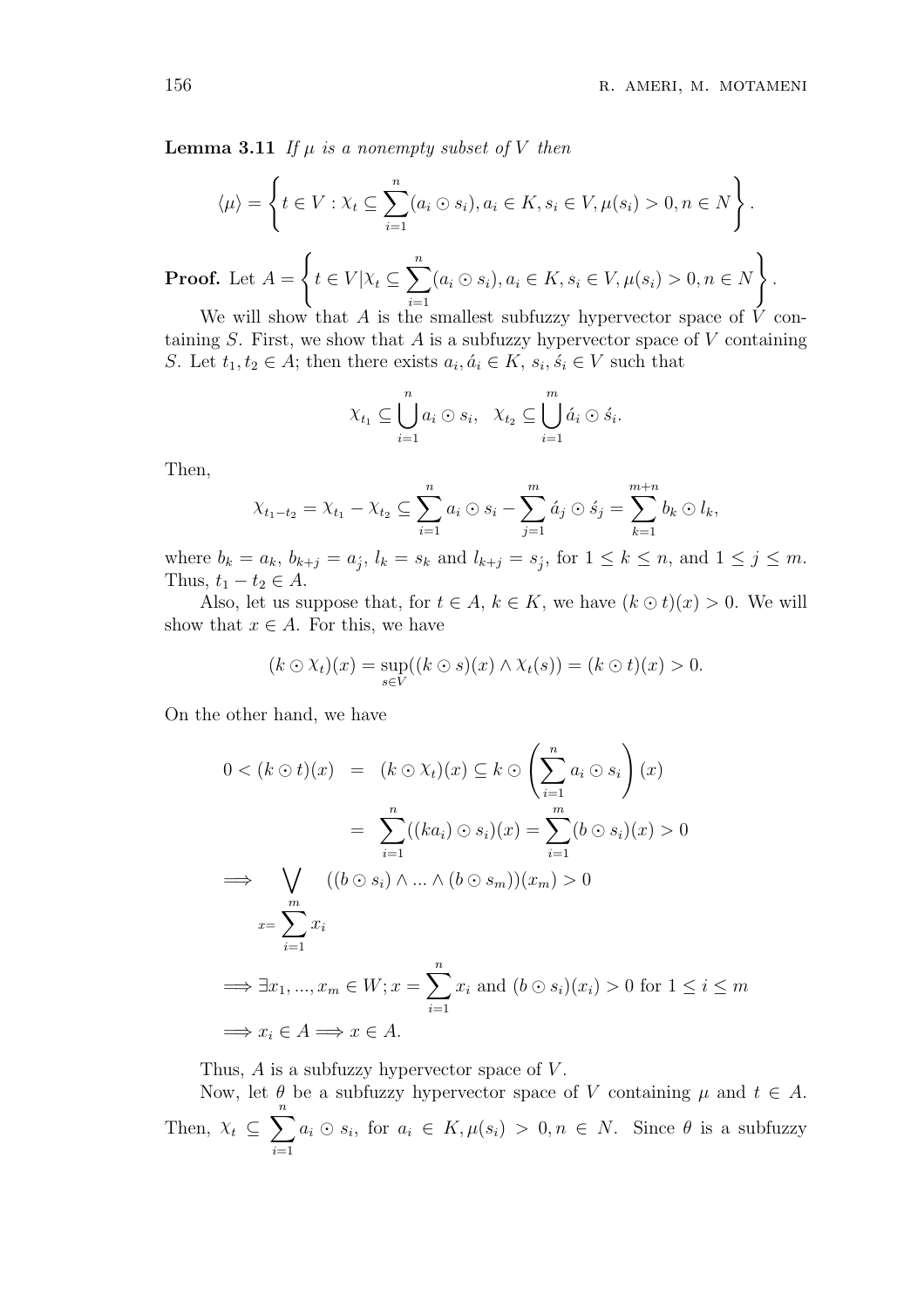hypervector space containing  $\mu$ , so for  $s_i \in V$ ,  $\theta(s_i) > 0$  we have  $\sum_{i=1}^{n} a_i \odot s_i \subseteq \theta$ .  $i=1$ Thus,  $A \leq \theta$ . Hence, A is the smallest and for all  $s \in V$  such that  $\mu(s) > 0$ , we have  $X_s \subseteq 1_k \odot a$  then  $s \in A$  and so  $\mu \leq A$ .

**Definition 3.12** Let V, W be two fuzzy hypervector space over a field K, and  $T: V \longrightarrow W$  be a linear transformation. Then the kernel of T is denoted by  $ker T$ and defined by

$$
Ker T = \{ x \in V \mid \chi_{T(x)} \subseteq \Omega_W \}
$$

where  $\Omega_W = 0_K \odot 0_W$ .

**Theorem 3.13** Let  $U, V$  be two fuzzy hypervector spaces (resp.strongly left) over K and  $T: V \longrightarrow U$  be a linear transformation. Then, KerT is a subfuzzy hypervector space of  $V$ .

**Proof.**  $T(\Omega_V) = T(0 \odot \underline{0}_V) \subseteq 0 \odot T(\underline{0}_V) = 0 \odot \underline{0}_U = \Omega_U$ . Therefore,  $KerT \neq \phi$ . Also, for all  $a, b \in K$ ,  $x, y \in Ker T$ , we have  $\chi_{T(x)} \in \Omega_U$  and  $\chi_{T(y)} \in \Omega_U$  so

$$
\begin{array}{rcl}\n\chi_{T(a\odot x+a\odot y)} & = & \chi_{T(a\odot x)} + \chi_{T(b\odot y)} \subseteq \chi_{a\odot T(x)} + \chi_{b\odot T(y)} \\
& \subseteq a \odot \chi_{T(x)} + b \odot \chi_{T(x)} \subseteq a \odot \Omega_U + b \odot \Omega_U = \Omega_U.\n\end{array}
$$

Now, by Lemma 3.6 since  $(a \odot x + b \odot y)(v) > 0$ , we have  $\chi_{T(v)} \subseteq \Omega_U$ . Hence,  $v \in Ker T$  and so  $Ker T$  is subfuzzy hypervector space of U.

It is easy to see that, if  $W$  is a subfuzzy hypervector space of  $V$  over a field  $K$ , then

$$
\Pi: V \longrightarrow V/W
$$

$$
x \longmapsto x + W
$$

is a good linear transformation, such that  $\Omega_V \subseteq Ker T$  and it is called projection or canonical transformation.

**Theorem 3.14** Let V, U be two fuzzy hypervector spaces and  $T: V \longrightarrow U$  be a good linear transformation:

- (i) if W is a subfuzzy hypervector space of V, then  $T(W)$  is a subfuzzy hypervector space of U.
- (ii) if L is a subfuzzy hypervector space of U, then  $T^{-1}(L)$  is a subfuzzy hypervector space of V containing kerT.

**Proof.** (i) Let  $a \in K$  and  $x', y' \in T(W)$ , such that  $x' = T(x), y' = T(y)$  for  $x, y \in W$ . Then  $x + y \in W$  and if  $(a \odot x)(t) > 0 \implies t \in W$ . So,  $x' - y' =$  $T(x) - T(y) = T(x - y) \in T(W).$ 

Now, let  $(a \odot x')(t) > 0$ . Then,  $(a \odot T(x))(t) > 0$ , and hence  $T(a \odot x)(t) > 0$ . Thus, by extension principle, we have sup  $(a \odot x)(z) > 0$  so, there exists y such  $T(z)=t$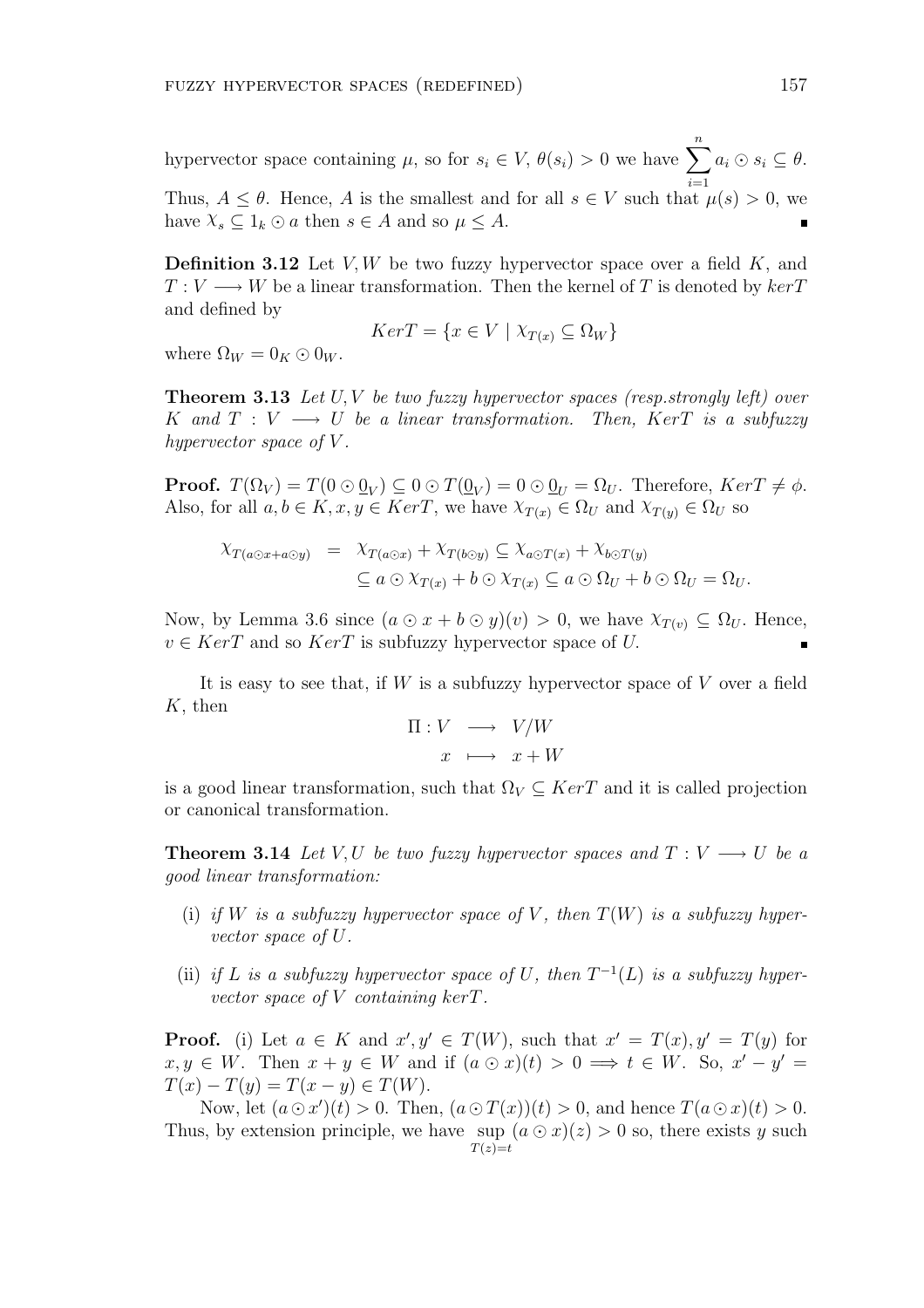that  $(a\odot x)(y) > 0, T(y) = t$ . Then,  $y \in W$ , and so  $T(y) \in T(W)$ , thus  $t \in T(W)$ , and hence  $T(W) \leq U$ .

(ii) The first part can be proved in a similar way as in (i). Now, if  $x \in \text{Ker }T$ , then  $T(x) \in 0_U \subseteq 0 \odot L \subseteq L$ . Therefore,  $x \in T^{-1}(L)$  and so  $Ker T \subseteq T^{-1}(L)$ .

**Theorem 3.15** Let V and U be two left distributive fuzzy hypervector spaces and  $T: V \longrightarrow U$  be a good linear transformation. Then there is an one-toone correspondence between subfuzzy hypervector spaces of  $V$  containing  $KerT$ and subfuzzy hypervector spaces of U.

**Proof.** Let  $A = \{W|W \leq V, W \supseteq T\}$  and  $B = \{L|L \leq U\}$ . We will show that the following map is one-to-one and onto:

$$
\begin{array}{rcl} \varphi : {\bf A} & \longrightarrow & {\bf B} \\ W & \longmapsto & T(W) \end{array}
$$

Then,  $T(W)$  is an element of **B** for all  $W \in \mathbf{A}$ . Let  $W_1, W_2$  be two elements of **A**, such that  $W_1 \neq W_2$  then there exists  $w_1 \in W_1 - W_2$  or  $w_2 \in W_2 - W_1$ . If  $w_1 \in W_1 - W_2$  then  $T(w_1) \in T(W_1) - T(W_2)$ , and so  $T(W_1) \neq T(W_2)$ , and if  $w_2 \in W_2 - W_1$ , similarly  $T(W_1) \neq T(W_2)$ . Also, for an arbitrary  $L \in \mathbf{B}$ , suppose  $W = T^{-1}(L)$ . Then, by Theorem 3.10,  $W \in \mathbf{A}$  and  $T(W) \in \mathbf{B}$ . Hence  $\varphi$  is one-to-one and onto.  $\blacksquare$ 

The next result follows immediately from Theorem 3.15:

**Corollary 3.16** If V is a left distributive fuzzy hypervector space, then every subfuzzy hypervector space of  $V/W$ , is of the form  $L/W$ , in which L is a subfuzzy hypervector space V containing W.

# 4. Connections between fuzzy hypervector spaces and hypervector spaces

Connections between fuzzy hyperoperations and hyperoperations on fuzzy hypersemigroups, fuzzy hyperrings and fuzzy hypermodules have been studied in [22],[17].

Now, in the next theorem, we establish a similar result for hypervector spaces.

**Theorem 4.1** If  $(V, +, \odot)$  is a fuzzy hypervector space over a field K, then  $(V, +, \circ)$ is a hypervector space over the field K.

**Proof.** For all  $x \in V$ ,  $\alpha \in K$  define a hyperoperation " $\circ$ " on V as  $\alpha \circ x = \{z \in V \mid$  $(\alpha \odot x)(z) > 0$ . We have to check the conditions of Definition 2.1. First, for all  $x, y \in V$ ,  $\alpha \in K$ , we have:

$$
t \in \alpha(x+y) \Longleftrightarrow (\alpha \odot (x+y))(t) > 0.
$$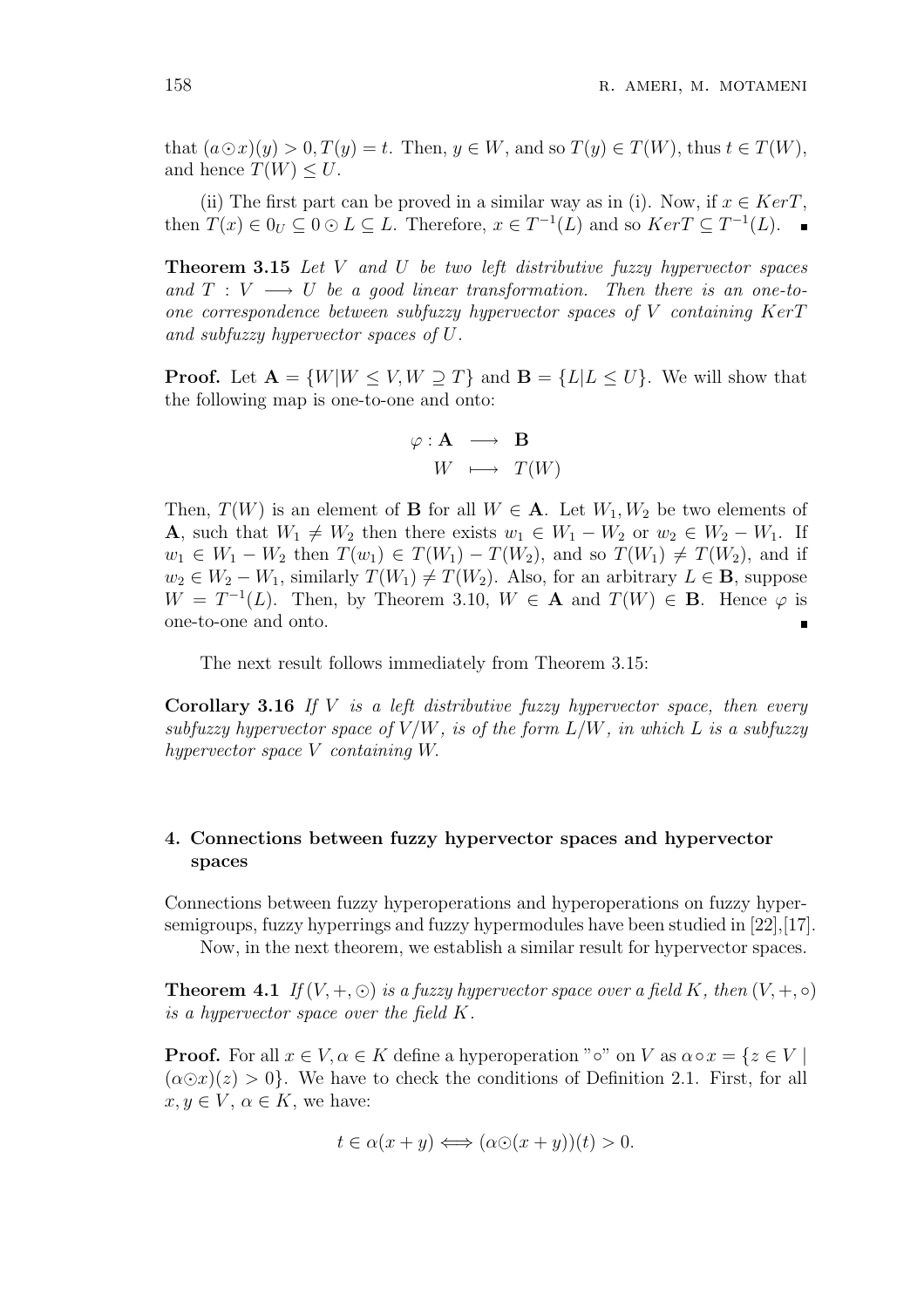This means that

$$
(\alpha \odot (x+y))(t) \subseteq ((\alpha \odot x) + (\alpha \odot y))(t) = \bigvee_{t=u+v} ((\alpha \odot x)(u) \wedge (\alpha \odot y)(v)) > 0.
$$

Hence, there exists  $u, v \in V$  such that  $((\alpha \odot x))(u) > 0$ , and so  $u \in \alpha \circ x$  and  $((\alpha \odot y))(v) > 0$ . Thus  $v \in \alpha \circ y$ , and so  $t = u + v \in \alpha \circ x + \alpha \circ y$ .

Similarly, we can obtain other conditions of Definition 2.1. Therefore,  $(V, +, \circ)$ is a hypervector space over field  $K$ , as desired.

Hence, the exists a map  $\psi : FHV \to HV$  with  $\psi((V, +, \odot)) = (V, +, \circ),$ where  $HV$  denotes the class of all hypervector spaces and  $FHV$  the class of all fuzzy hypervector spaces.

Now, we will obtain a fuzzy hypervector space from a hypervector space  $(V, +, \circ).$ 

**Theorem 4.2** If  $(V, +, \circ)$  is a hypervector space over a field K, then  $(V, +, \circ)$  is a fuzzy hypervector space over the field K.

**Proof.** We will show that for all  $x, y, t \in V$ ,  $\alpha \in K$  we have  $\alpha \odot (x+y) \subset (\alpha \odot x)+$  $(\alpha \odot y)$ . Let  $(V, +, \circ)$  is a hypervector space over a field K, then  $\forall x \in V, \forall \alpha \in R$ we define the fuzzy hyperoperation:  $\alpha \odot x = \chi_{\alpha \circ x}$ . Now,

$$
(\alpha \odot (x+y))(t) = \chi_{\alpha \circ (x+y)}(t) \subseteq \chi_{\alpha \circ x + \alpha \circ y}(t)
$$
  
= 
$$
\begin{cases} 1 & \text{if } t = \alpha \circ x + \alpha \circ y, \\ 0 & \text{otherwise,} \end{cases}
$$

On the other hand,

$$
((\alpha \odot x) + (\alpha \odot y))(t) = \bigvee_{t=u+v} ((\alpha \odot x)(u) \wedge (\alpha \odot y)(v))
$$
  
= 
$$
\bigvee_{t=u+v} (\chi_{\alpha \circ x}(u) \wedge \chi_{\alpha \circ y}(v))
$$
  
= 
$$
\begin{cases} 1 & \text{if } t = u + v = \alpha \circ x + \alpha \circ y, \\ 0 & \text{otherwise,} \end{cases}
$$

Similarly, we obtain other conditions of Definition 3.1.

Therefore, there exists a map  $\varphi: HV \to FHV$  such that

$$
\varphi((V, +, \circ)) = (V, +, \circ).
$$

Recall that if V, W are two fuzzy hypervector spaces, the map  $f: V \to W$  is called a homomorphism if  $T: V \to W$  is a linear transformation and if T is an one to one correspondence then it is called an isomorphism.

The next two theorems will make connections between homomorphisms of fuzzy hypervector spaces and homomorphism of hypervector spaces.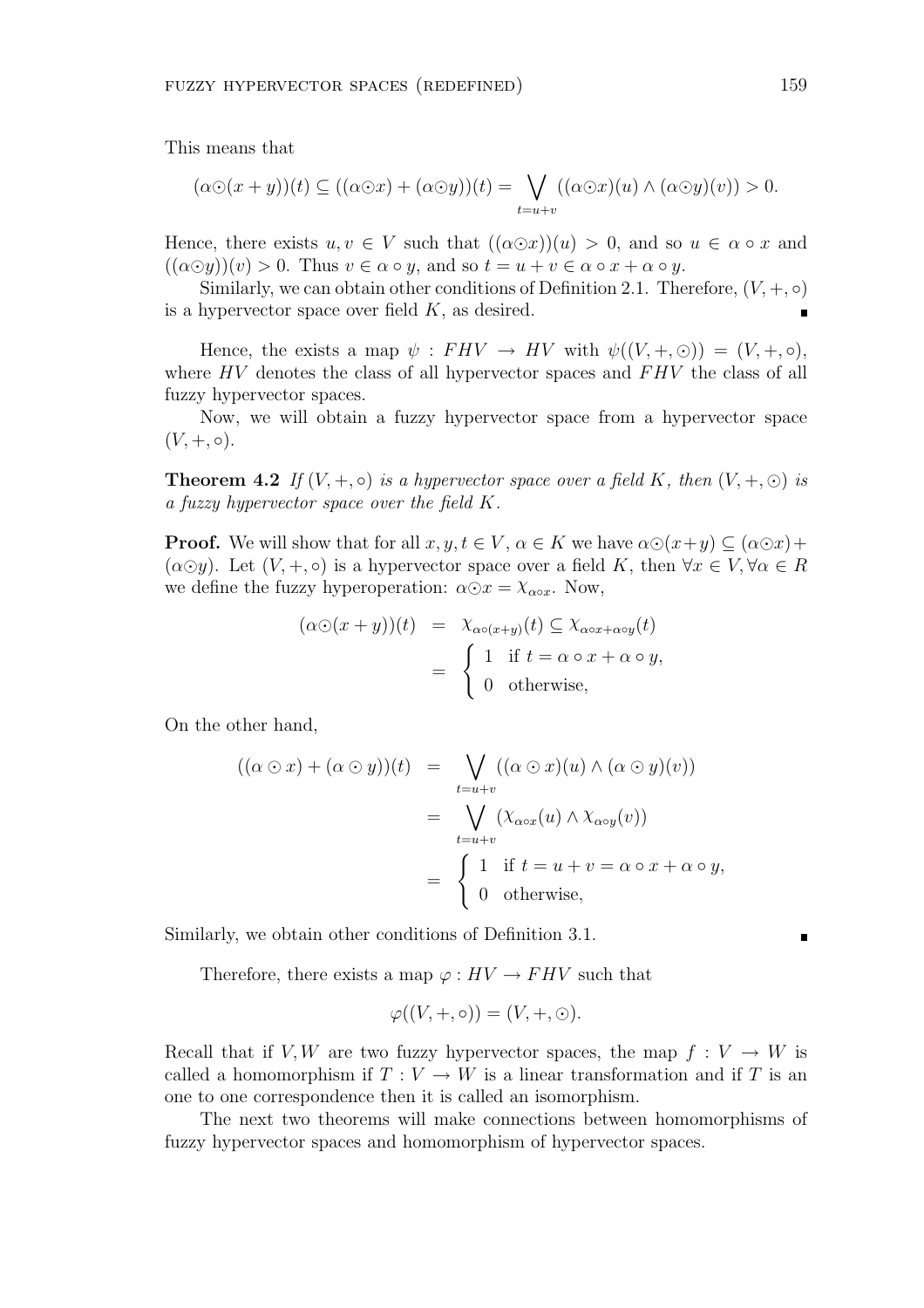**Theorem 4.3** Let  $(V_1, +, \odot_1)$  and  $(V_2, +, \odot_2)$  be fuzzy hypervector spaces over a field K and  $(V_1, +, \circ_1) = \psi(V_1, +, \circ_1)$ ,  $(V_2, +, \circ_2) = \psi(V_2, +, \circ_2)$  be the associated hypervector spaces over the field K. If  $f: V_1 \to V_2$  is a homomorphism of fuzzy hypervector spaces, then f is a homomorphism of hypervector spaces, too.

**Proof.** For all  $x, y \in V$ ,  $\alpha \in K$  we have  $f(\alpha \odot_1 x) \leq \alpha \odot_2 f(x)$ . If  $u \in \alpha \circ_1 x$ , then  $(\alpha \odot_1 x)(u) > 0$ . Denote  $v = f(u)$ . We have

$$
(f(\alpha \odot_1 x))(v) = \bigvee_{f(s)=v} (\alpha \odot_1 x)(s) \ge (\alpha \odot_1 x)(u) > 0.
$$

Hence,  $(\alpha \odot_2 f(x))(v) > 0$  and so  $v \in \alpha \circ_2 f(x)$ , which means that  $f(\alpha \circ_1 x) \subseteq$  $\alpha \circ_2 f(x)$ . And obviously,  $f(x + y) = f(x) + f(y)$ .

**Theorem 4.4** Let  $(V_1, +, \circ_1)$  and  $(V_2, +, \circ_2)$  be two hypervector spaces over field K and  $(V_1, +, \odot_1) = \psi(V_1, +, \circ_1)$ ,  $(V_2, +, \odot_2) = \psi(V_2, +, \circ_2)$  be the associated hypervector spaces over field K. The map  $f : V_1 \rightarrow V_2$  is a homomorphism of fuzzy hypervector spaces if and only if it is a homomorphism of hypervector spaces.

**Proof.** Suppose that f is a homomorphism of hypervector spaces. Let  $x \in V$ ,  $\alpha \in K$ . For all  $t \in Im f$  we have

$$
(f(\alpha \odot_1 x))(t) = \bigvee_{f(r)=t} (\alpha \odot_1 x)(r) = \bigvee_{f(r)=t} \chi_{\alpha \circ_1 x}(r)
$$
  
= 
$$
\begin{cases} 1 & \text{if } t \in f(\alpha \circ x_1), \\ 0 & \text{otherwise,} \end{cases}
$$
  
= 
$$
\chi_{f(\alpha \circ_1 x)(t)} \leq \chi_{\alpha \circ_2 f(x)}(t) = (\alpha \odot_2 f(x))(t).
$$

Obviously,  $f(x + y) = f(x) + f(y)$ .

Conversely, let  $x, y \in V_1$ ,  $\alpha \in K$ . We have  $f(\alpha \odot_1 x) \leq \alpha \odot_2 f(x)$ , whence  $\chi_f(\alpha \circ_1 x) \leq \chi_{\alpha \circ_2 f(x)}$ . This means  $f(\alpha \circ_1 x) \subseteq \alpha \circ_2 f(x)$ .

The next theorem establishes a connection between subfuzzy hypervector spaces of a fuzzy hypervector spaces and subhypervector spaces of the corresponding hypervector space.

- **Theorem 4.5** (i) If  $(V', +, \odot)$  is a subfuzzy hypervector space of  $(V, +, \odot)$ over a field K, then  $(V', +, \circ) = \psi(V', +, \circ)$  is a subhypervector space of  $(V, +, \circ) = \psi(V, +, \circ)$  over the field K.
	- (ii)  $(V', +, \circ)$  is a subhypervector space of  $(V, +, \circ)$  over a field K if and only if  $(V', +, \odot) = \varphi(V', +, \circ)$  is a subfuzzy hypervector space of  $(V, +, \odot) =$  $\psi(V, +, \circ).$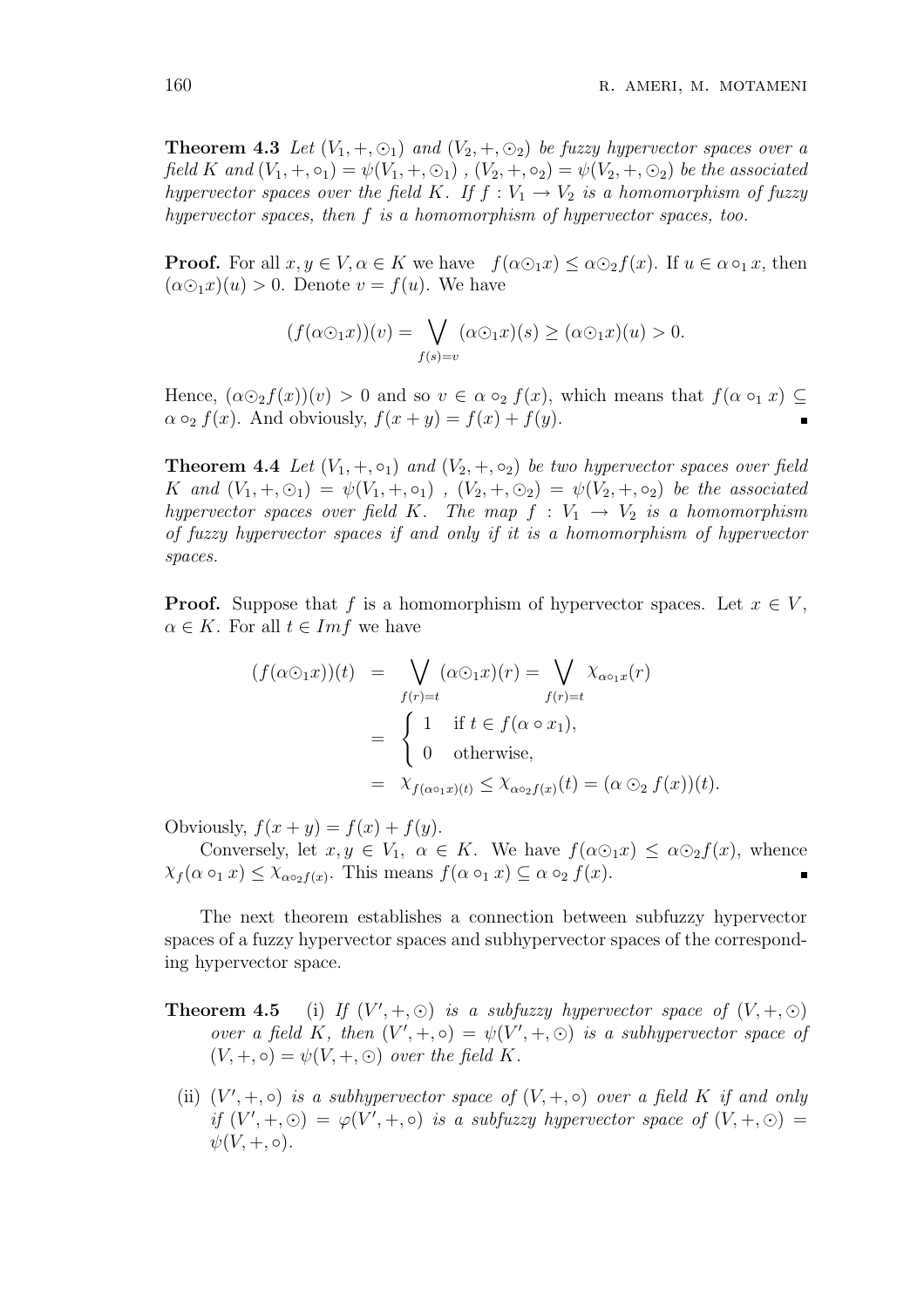**Proof.** (i) For all  $x \in V'$ ,  $\alpha \in K$  we will show that  $\alpha \circ x \subseteq V'$ . since  $(V', +, \odot)$  is a subfuzzy hypervector space of  $(V, +, \odot)$  so if for all  $x \in V'$ ,  $\alpha \in K$ ,  $(\alpha \odot x)(t) > 0$  $\Rightarrow t \in V'$ . This means that  $t \in \alpha \circ x \Rightarrow t \in V'$ . Hence,  $\alpha \circ x \subseteq V'$ .

(ii) It can be shown by a similar way as in (i).

The above theorem is a connection between subfuzzy hypervector spaces of a fuzzy hypervector spaces and subhypervector spaces of the corresponding hypervector space.

Acknowledgement. The first author partially has been supported by the "Research Center in Algebraic Hyperstructures and Fuzzy Mathematics, University of Mazandaran, Babolsar, Iran" and "Algebraic Hyperstructure Excellence, Tarbiat Modares University, Tehran, Iran".

### References

- [1] Ameri, R., Fuzzy hypervector spaces over valued fields, Iran. J. Fuzzy Sys., 2 37-47 (2005).
- [2] Ameri, R., Fuzzy (Co-)norm hypervector spaces, Proc. 8th Int. Cong. in AHA, Samotraki, Greece, September 1-9 71-79 (2002).
- [3] AMERI, R. and DEHGHAN, O.R., On dimension of hypervector spaces, European J. Pure Appl. Math., vol. 1, no. 2, 32-50, (2008).
- [4] AMERI, R. and DEHGHAN, O.R., Fuzzy basis of fuzzy hypervector spaces, Iran. J. Fuzzy Sys., vol. 7, no. 3, (2010), 97-113.
- [5] AMERI, R. and ZAHEDI, M.M., *Hypergroup and join spaces induced by a* fuzzy subset, PU.M.A., 8 (1997), 155-168).
- [6] AMERI, R. and ZAHEDI, M.M., Fuzzy subhypermodules over fuzzy hyperrings, 6th Int. Cong. in AHA, Democritus University, 1996, 1-14.
- [7] CORSINI, P., Fuzzy sets, join spaces and factor spaces, Pure Math. Appl., 11 (2000), 439-466.
- [8] CORSINI, P., Join spaces, power sets, fuzzy sets, Proc  $5^{Th}$  Int, Cong. AHA, Iasi, Romania, Hadronic Press, 1994, 45-52.
- [9] Corsini, P., Prolegomena of hypergroup theory, second editionm Aviani Editore, 1993.
- [10] CORSINI, P. and LEOREANU, V., Applications of hyperstructure theory, Kluwer Academic Publishers, 2003.
- [11] Corsini, P. and Leoreanu, V., Fuzzy sets and join spaces associated with rough sets, Rend. Circ. Mat., Palermo, 51 (2002), 527-536.

 $\blacksquare$